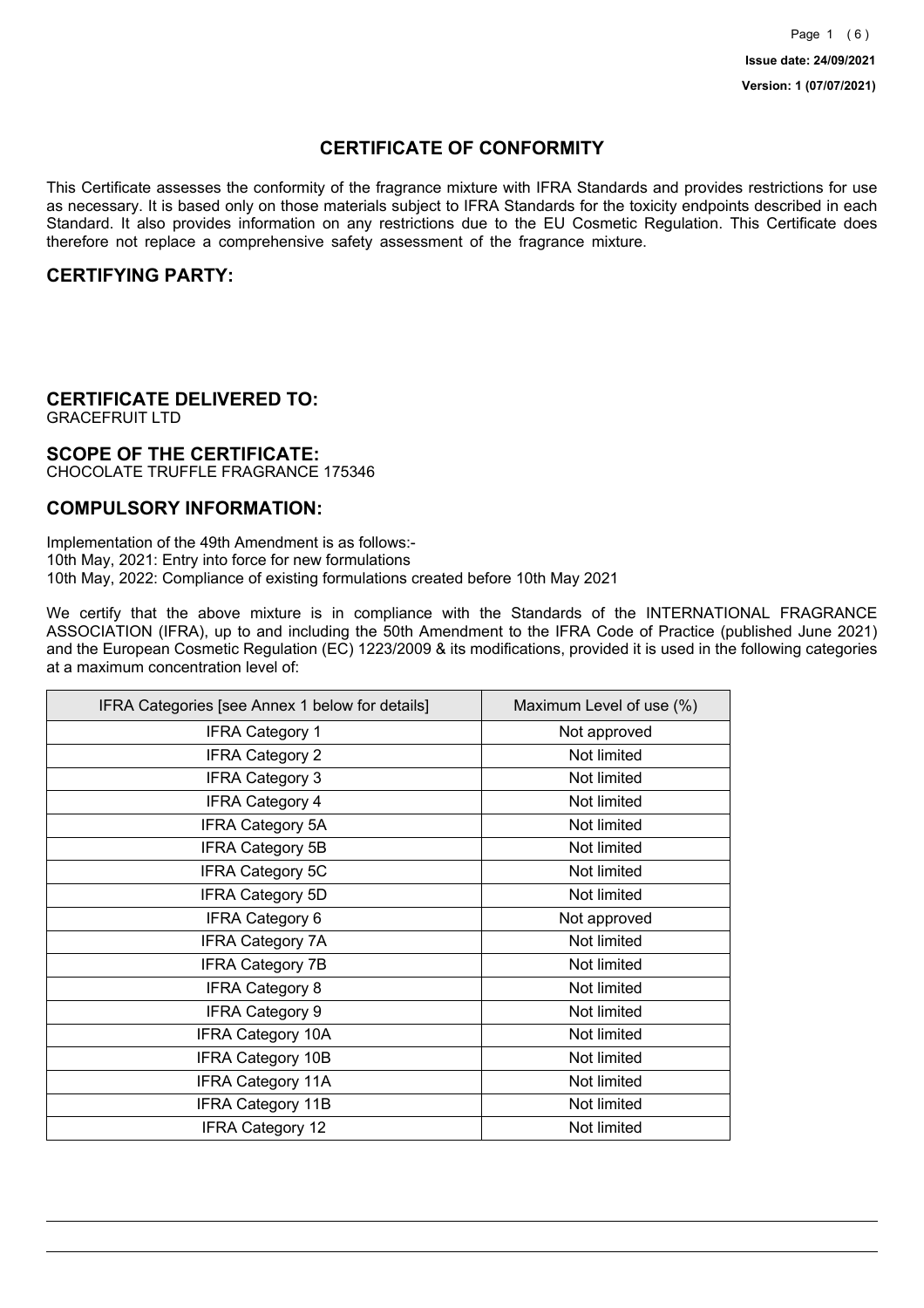## **EU COSMETIC INFORMATION:**

We certify that the above mixture is in compliance with the EU Cosmetic Regulation 1223/2009 and its amendments, provided it is used in the following applications at a maximum concentration level of:

| <b>Cosmetic Application</b>      | Maximum Level of use (%) |
|----------------------------------|--------------------------|
| Fine Fragrance                   | Not limited              |
| Eau de Toilette                  | Not limited              |
| Fragrancing cream                | Not limited              |
| Rinse off cosmetic products      | Not limited              |
| Other leave-on cosmetic products | Not limited              |
| Oral products                    | Not approved             |

Regulatory Affairs Department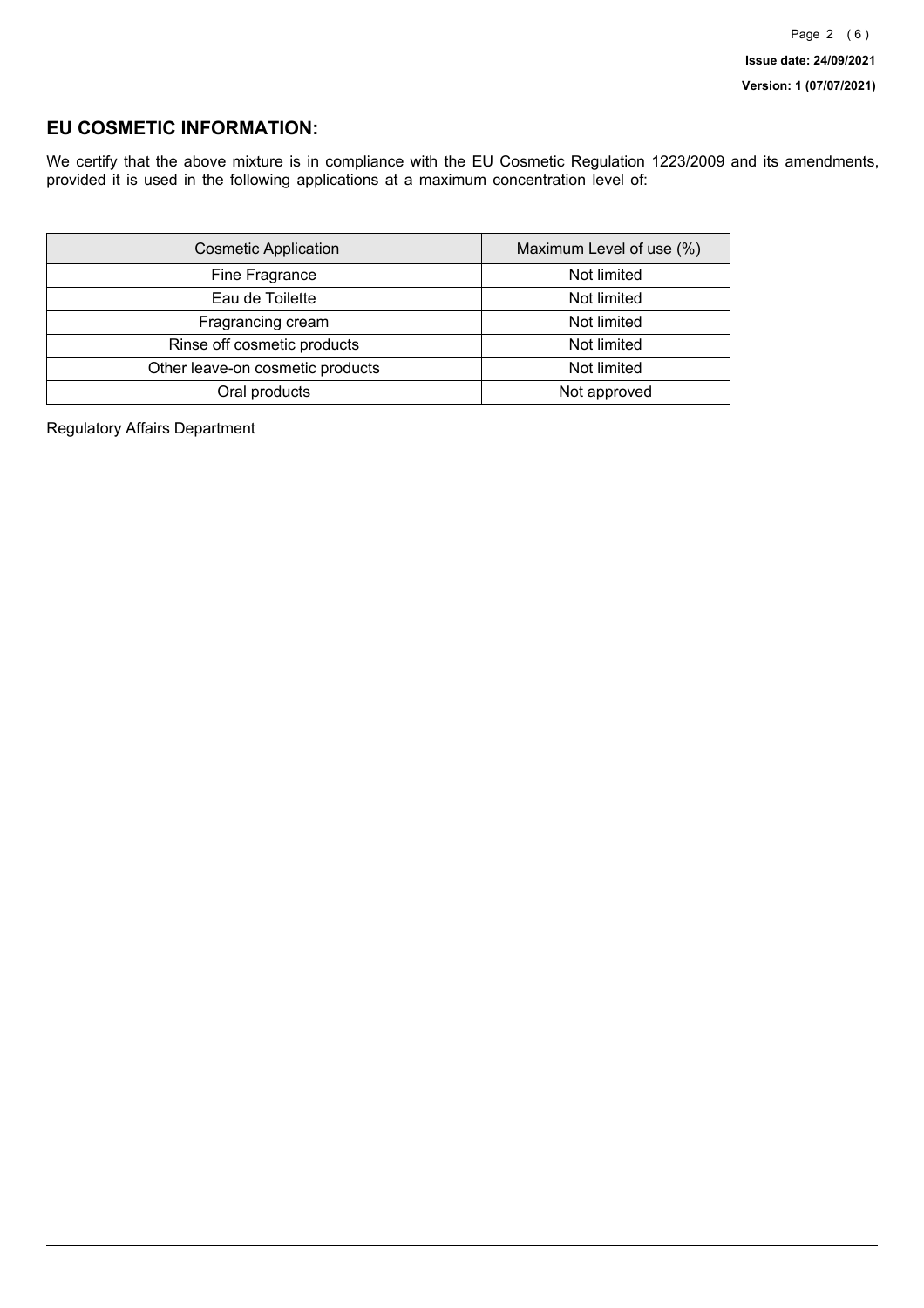### **ANNEX 1**

Below is an extract of information provided by IFRA in relation to types of application present in each IFRA Category. Additional information about IFRA Categories can be found in the Guidance to IFRA Standards, issued by IFRA.

| <b>IFRA Category</b>     | Product Type                                                                                                                                                                                                                                                                                                                                                                                                                                                                                                                                                                                                                                                                                                                                                                                                                                                                                                                                 |
|--------------------------|----------------------------------------------------------------------------------------------------------------------------------------------------------------------------------------------------------------------------------------------------------------------------------------------------------------------------------------------------------------------------------------------------------------------------------------------------------------------------------------------------------------------------------------------------------------------------------------------------------------------------------------------------------------------------------------------------------------------------------------------------------------------------------------------------------------------------------------------------------------------------------------------------------------------------------------------|
| <b>IFRA Category 1</b>   | Products applied to the lips: Lip products e.g. lipstick, lip balm; Childrens toys                                                                                                                                                                                                                                                                                                                                                                                                                                                                                                                                                                                                                                                                                                                                                                                                                                                           |
| <b>IFRA Category 2</b>   | Products applied to the axillae: Deodorant and antiperspirant products of all types; Body sprays/mists                                                                                                                                                                                                                                                                                                                                                                                                                                                                                                                                                                                                                                                                                                                                                                                                                                       |
| <b>IFRA Category 3</b>   | Products applied to the face/body using fingertips: Eye products e.g. eye make-up, eye moisturizer; Facial<br>make-up; Make-up remover; Nose pore strips; Wipes for face, neck, hands, body; Facial masks; Body<br>and face paint                                                                                                                                                                                                                                                                                                                                                                                                                                                                                                                                                                                                                                                                                                            |
| <b>IFRA Category 4</b>   | Products related to fine fragrance: Hydroalcoholic and non-hydroalcoholic fine fragrance of all types e.g.<br>Eau de Toilette, Parfum, Cologne, solid perfume, fragrancing cream, aftershaves of all types; Ingredients<br>of perfume and fragrance mixtures for cosmetic kits; Scent pads; Scent strips                                                                                                                                                                                                                                                                                                                                                                                                                                                                                                                                                                                                                                     |
| <b>IFRA Category 5A</b>  | Body lotion products applied to the body using the hands (palms), primarily leave on: Foot care products<br>e.g. creams, powders; Insect repellent for application to the skin; All powders and talc (excluding baby<br>powders and talc)                                                                                                                                                                                                                                                                                                                                                                                                                                                                                                                                                                                                                                                                                                    |
| IFRA Category 5B         | Face moisturizer products applied to the face using the hands (palms), primarily leave on: Facial toner;<br>Facial moisturizers and creams                                                                                                                                                                                                                                                                                                                                                                                                                                                                                                                                                                                                                                                                                                                                                                                                   |
| <b>IFRA Category 5C</b>  | Hand cream products applied to the hands using the hands (palms), primarily leave on: Hand cream; Nail<br>care products including cuticle creams; Hand sanitizers                                                                                                                                                                                                                                                                                                                                                                                                                                                                                                                                                                                                                                                                                                                                                                            |
| <b>IFRA Category 5D</b>  | Baby creams, baby oils and baby talc: Baby cream/lotion, baby oil, baby powders and talc                                                                                                                                                                                                                                                                                                                                                                                                                                                                                                                                                                                                                                                                                                                                                                                                                                                     |
| IFRA Category 6          | Products with oral and lip exposure: Toothpaste; Mouthwash, including breath sprays; Toothpowder,<br>strips, mouthwash tablets                                                                                                                                                                                                                                                                                                                                                                                                                                                                                                                                                                                                                                                                                                                                                                                                               |
| <b>IFRA Category 7A</b>  | Rinse-off products applied to the hair with some hand contact: Hair permanent or other hair chemical<br>treatments (rinse-off) e.g. relaxers, including rinse-off hair dyes                                                                                                                                                                                                                                                                                                                                                                                                                                                                                                                                                                                                                                                                                                                                                                  |
| <b>IFRA Category 7B</b>  | Leave-on products applied to the hair with some hand contact: Hair sprays of all types e.g. pumps,<br>aerosol sprays; Hair styling aids non sprays e.g. mousse, leave- on conditioners; Hair permanent or other<br>hair chemical treatments (leave-on) e.g. relaxers, including leave-on hair dyes; Shampoo - Dry (waterless<br>shampoo); Hair deodorizer                                                                                                                                                                                                                                                                                                                                                                                                                                                                                                                                                                                    |
| <b>IFRA Category 8</b>   | Products with significant anogenital exposure: Intimate wipes; Tampons; Baby wipes; Toilet paper (wet)                                                                                                                                                                                                                                                                                                                                                                                                                                                                                                                                                                                                                                                                                                                                                                                                                                       |
| IFRA Category 9          | Products with body and hand exposure, primarily rinse off: Bar soap; Liquid soap; Shampoo of all type;<br>Conditioner (rinse-off); Body washes and shower gels of all types; Baby wash, bath, shampoo; Bath gels,<br>foams, mousses, salts, oils and other products added to bathwater; Cleanser for face (rinse-off); Shaving<br>creams of all types e.g. stick, gels, foams; All depilatories (including facial) and waxes for mechanical hair<br>removal; Foot care products (feet are placed in a bath for soaking); Shampoos for pets                                                                                                                                                                                                                                                                                                                                                                                                   |
| <b>IFRA Category 10A</b> | Household care excluding aerosol / spray products: Hand wash laundry detergent; Laundry pre-treatment<br>of all types e.g. paste, sprays, sticks; Machine laundry detergents with skin contact e.g. liquids, powders;<br>Fabric softeners of all types including fabric softener sheets; Ironing water; Hand dishwashing detergent;<br>Hard surface cleaners of all types e.g. bathroom, kitchen cleansers, furniture polish; Toilet seat wipes;<br>Household cleaning products, other types including fabric cleaners, carpet cleaners, furniture polishes<br>sprays and wipes, stain removers, treatment products for textiles e.g. starch sprays; Floor wax; Dry<br>cleaning kits; Fragranced oil for lamp ring, reed diffusers, pot-pourri, liquid refills for air fresheners (non-<br>cartridge systems), etc.                                                                                                                          |
| <b>IFRA Category 10B</b> | Household aerosol/spray products: Animal sprays applied to animals; Air freshener sprays, manual,<br>including aerosol and pump; Aerosol/spray insecticides                                                                                                                                                                                                                                                                                                                                                                                                                                                                                                                                                                                                                                                                                                                                                                                  |
| <b>IFRA Category 11A</b> | Products with intended skin contact but minimal transfer of fragrance to skin from inert substrate without<br>UV exposure: Feminine hygiene conventional pads, liners, interlabial pads; Diapers (baby and adult);<br>Adult incontinence pant, pad; Toilet paper (dry)                                                                                                                                                                                                                                                                                                                                                                                                                                                                                                                                                                                                                                                                       |
| <b>IFRA Category 11B</b> | Products with intended skin contact but minimal transfer of fragrance to skin from inert substrate with<br>potential UV exposure: Tights with moisturizers; Scented socks, gloves; Facial tissues (dry tissues);<br>Napkins; Paper towels; Wheat bags; Facial masks (paper/protective) e.g. surgical masks not used as<br>medical device; Fertilizers, solid (pellet or powder)                                                                                                                                                                                                                                                                                                                                                                                                                                                                                                                                                              |
| <b>IFRA Category 12</b>  | Products not intended for direct skin contact, minimal or insignificant transfer to skin: Candles of all types;<br>Laundry detergents for machine wash with minimal skin contact (e.g. Liquid tabs, pods); Automated air<br>fresheners and fragrancing of all types e.g. concentrated aerosol with metered doses, plug-ins, electrical,<br>incense, liquid refills (cartridge); Air delivery systems; Cat litter; Cell phone cases; Deodorizers/maskers<br>not intended for skin contact e.g. fabric drying machine deodorizers, carpet powders; Fuels; Insecticides<br>e.g. mosquito coil, paper, electrical, for clothing, excluding aerosols/sprays; Joss sticks or incense sticks;<br>Dishwash detergent and deodorizers - for machine wash; Olfactive board games; Paints; Plastic articles<br>(excluding toys); Scratch and sniff; Scent pack; Scent delivery system (using dry air technology); Shoe<br>polishes; Rim blocks (Toilet) |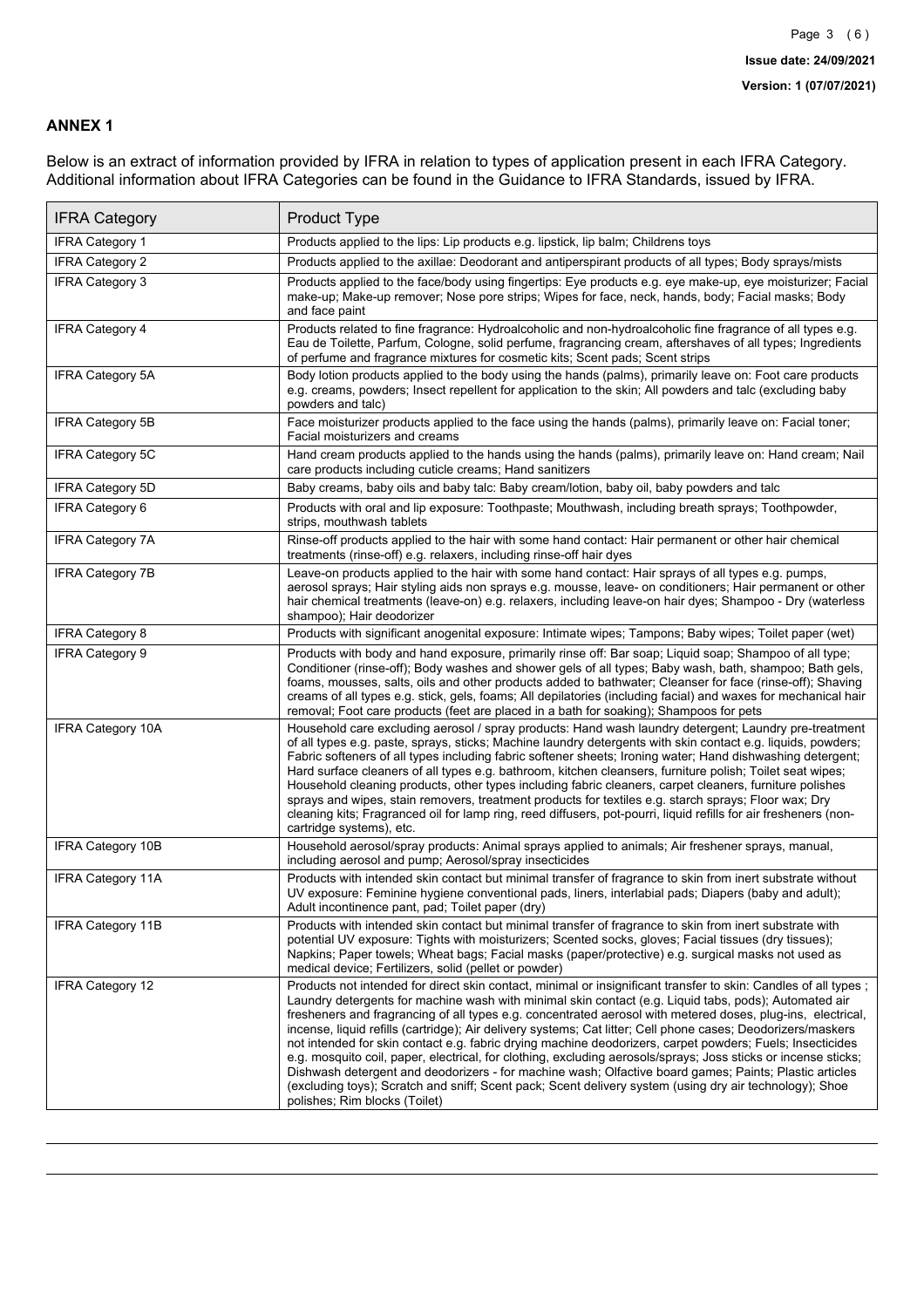# **IFRA CONFORMITY CERTIFICATE**

### **Customer: GRACEFRUIT LTD**

### **Product: CHOCOLATE TRUFFLE FRAGRANCE 175346**

We certify that the above item is in compliance with the Standards of the INTERNATIONAL FRAGRANCE ASSOCIATION (IFRA - 48th Amendment / published June 2015), provided it is used in the following classes at a maximum concentration level of:

| IFRA classes [see annex for detail] | Maximum level of use (%) |
|-------------------------------------|--------------------------|
| <b>IFRA Class 1 Limit</b>           | Not approved             |
| <b>IFRA Class 2 Limit</b>           | 100%                     |
| <b>IFRA Class 3.A Limit</b>         | 100%                     |
| IFRA Class 3.B Limit                | 100%                     |
| IFRA Class 3.C Limit                | 100%                     |
| IFRA Class 3.D Limit                | 100%                     |
| <b>IFRA Class 4.A Limit</b>         | 100%                     |
| <b>IFRA Class 4.B Limit</b>         | 100%                     |
| IFRA Class 4.C Limit                | 100%                     |
| <b>IFRA Class 4.D Limit</b>         | 100%                     |
| <b>IFRA Class 5 Limit</b>           | 100%                     |
| IFRA Class 6 Limit                  | Not approved             |
| <b>IFRA Class 7.A Limit</b>         | 100%                     |
| <b>IFRA Class 7.B Limit</b>         | 100%                     |
| <b>IFRA Class 8.A Limit</b>         | 100%                     |
| <b>IFRA Class 8.B Limit</b>         | 100%                     |
| <b>IFRA Class 9.A Limit</b>         | 100%                     |
| <b>IFRA Class 9.B Limit</b>         | 100%                     |
| IFRA Class 9.C Limit                | 100%                     |
| IFRA Class 10.A Limit               | 100%                     |
| IFRA Class 10.B Limit               | 100%                     |
| IFRA Class 11 Limit                 | 100%                     |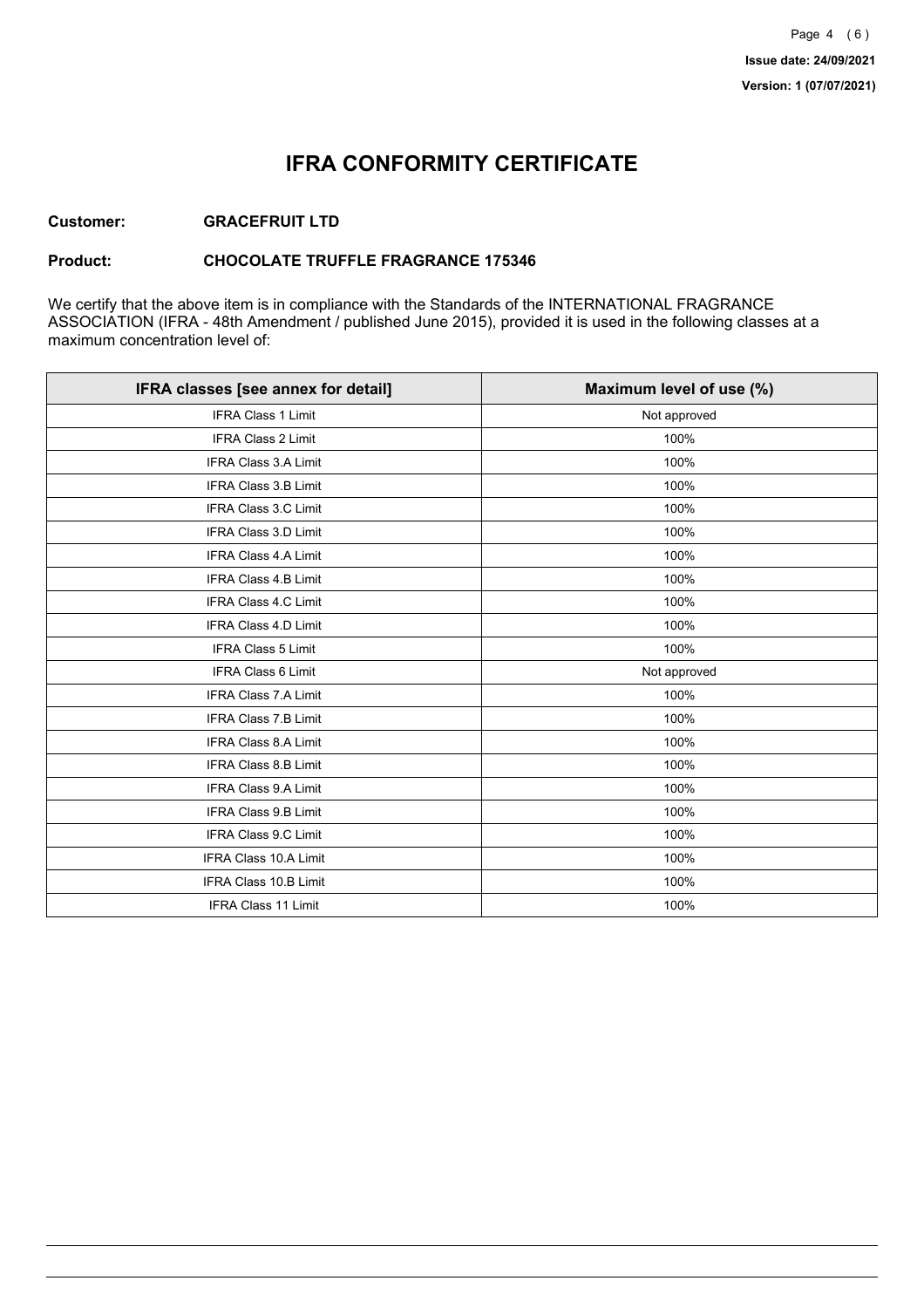# **IFRA CONFORMITY CERTIFICATE**

For other kinds of application or use at higher concentration levels, a new evaluation may be needed; please contact Gracefruit.

The IFRA Standards regarding use restrictions are based on safety assessments by the Panel of Experts of the RESEARCH INSTITUTE FOR FRAGRANCE MATERIALS (RIFM) and are enforced by the IFRA Scientific Committee.

Evaluation of individual Fragrance ingredients is made according to the safety standards contained in the relevant section of the IFRA Code of Practice.

It is the ultimate responsibility of our customer to ensure the safety of the final product (containing this fragrance) by further testing if need be.

**Regulatory Affairs Department**